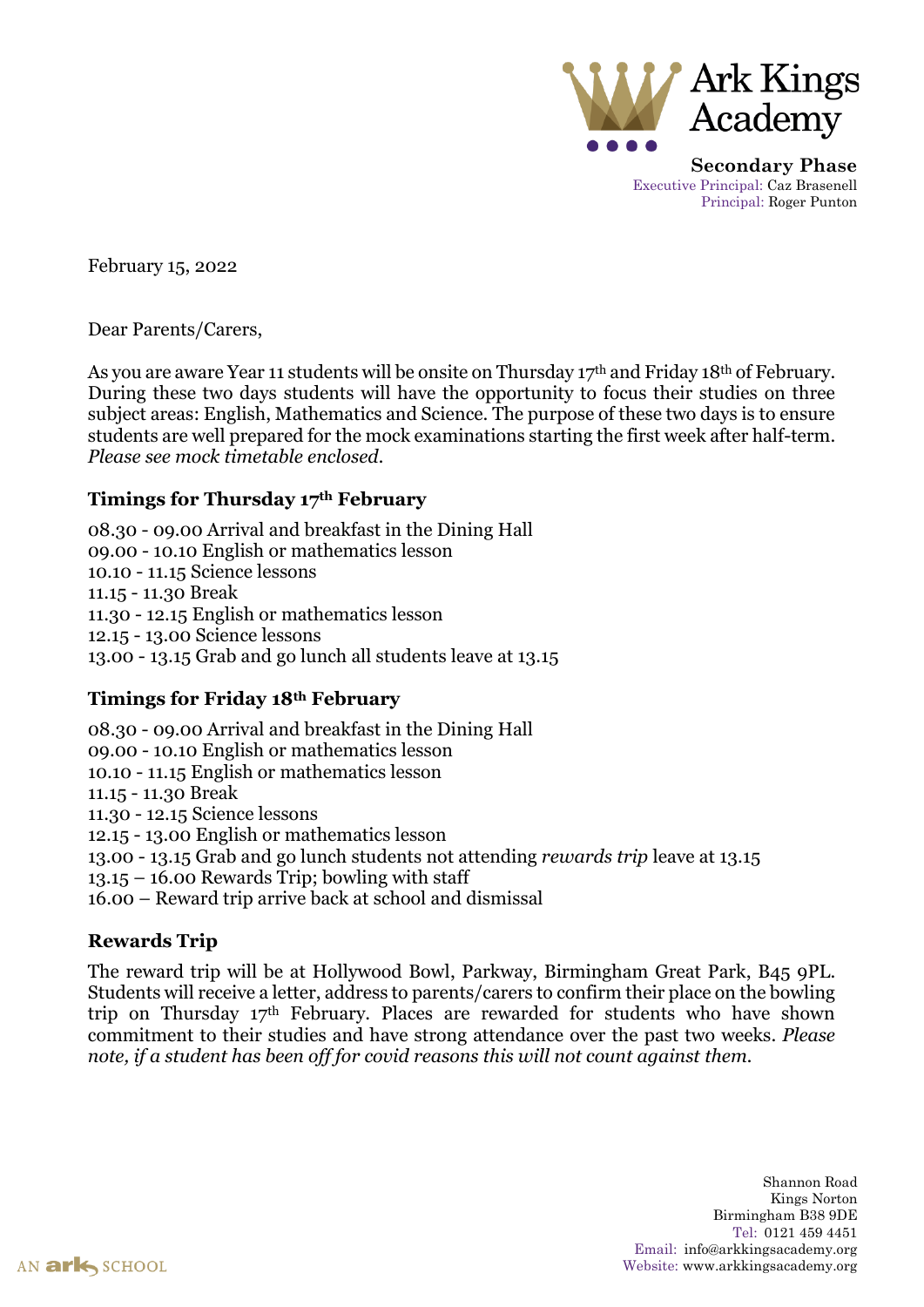#### **Mock Examinations**

The mock examinations start Wednesday 2nd March and finish Wednesday 16th March. During this examination window students will be examined on all of their GCSE subjects, apart from subjects that are solely coursework based i.e., Art and Design. Please see enclosed *mock examination timetable*.

I look forward to meeting you all at the Year 11 Parents Evening, on Wednesday 30th March and sharing with you the results from these mock examinations.

Yours sincerely,

Mr Werner Assistant Principal - Curriculum and Assessment

**Enc:** Mock Examination Timetable (pg.3)